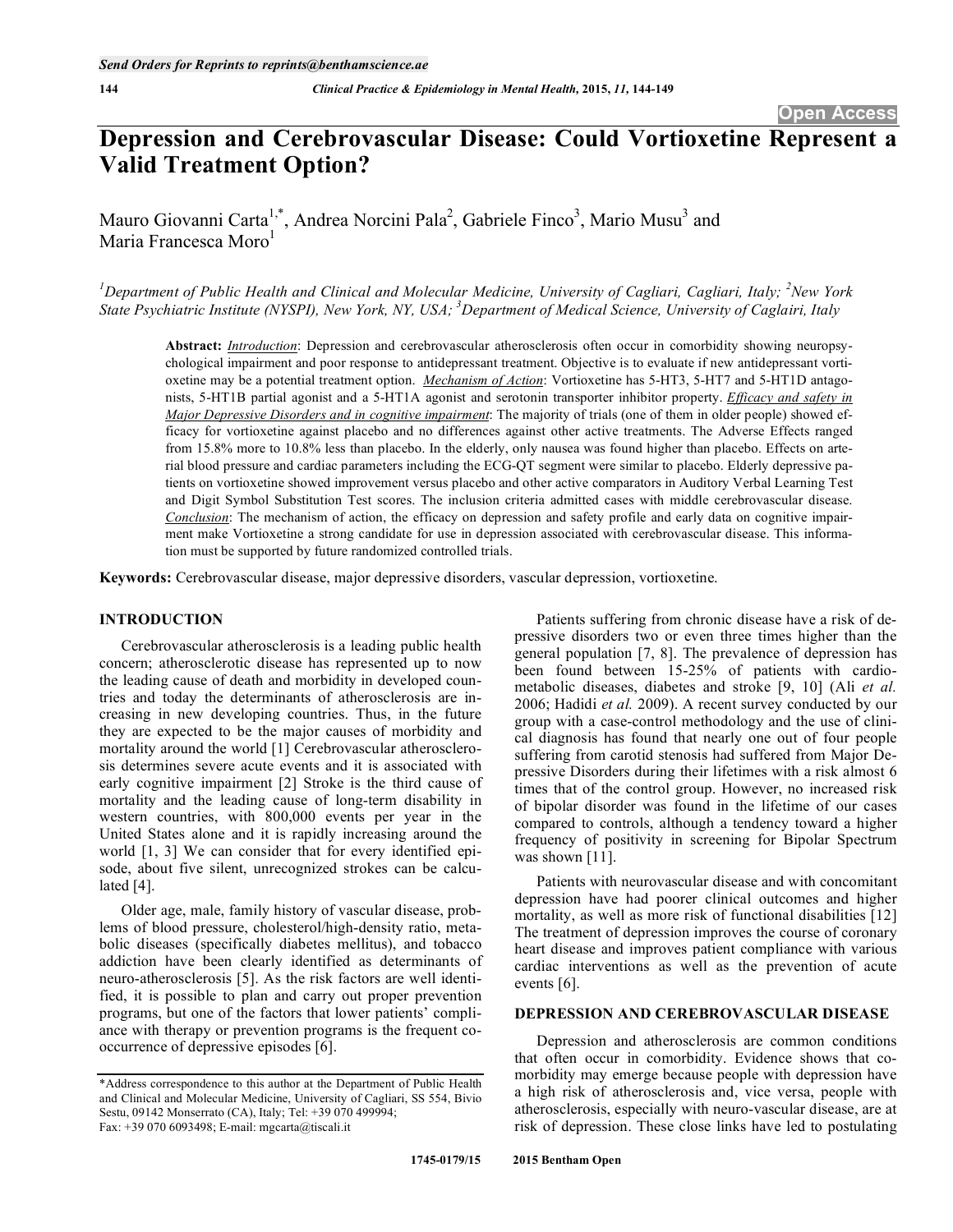that the so-called vascular depression hypothesis identifying a specific subtype of depression in late life [13] appear to be characterized by the following specificities [14].

- 1) patients with Vascular Depression have more hyperintensities at brain Magnetic Resonance Imaging (MRI);
- 2) patients with Vascular Depression and MRI hyperintesities show greater neuropsychological impairment than patients with depression with early onset;
- 3) cases with severe MRI hyperintensities show poor response to antidepressant treatment, especially when brain damage is associated with deficits in executive functioning;

Even though the condition has produced a large debate in literature there is no agreement about the diagnostic criteria of vascular depression [14]. The Alexopoulos's group emphasized the relevance of the onset of depression after age 65 accompanied by executive dysfunction impairment [15] in contrast, others have proposed as key features depression with subcortical ischemia and MRI evidence of cerebrovascular pathology [16, 17].

As this inhomogeneity has made it difficult to compare research, an attempt was made to identify the single most accurate element in defining the spectrum of disorders [18] and this showed deep white matter lesions as the better indicator. In any case, both executive function and brain alterations are closely related: in fact, Kim *et al.* [19] found a previous cerebrovascular attack as a specific determinant associated with depression and executive impairment and not with depression without a deficit of cognitive functions. Accordingly, other surveys found that subcortical hyperintensities on magnetic resonance imaging were associated with poor response to antidepressant treatment [15] but other studies have found a similar poor outcome with antidepressants in people with depression and a deficit of functional impairment [18].

The cognitive impairment of vascular depression affects verbal memory, executive functioning, visuospatial functioning, information processing, perception and attention [20].

Studies on neuroimaging have documented the localization of hyperintensities in the subcortex and the frontal area [21, 22] with concomitant pyramidal neuronal abnormalities and reduction of density [23]. A more recent study has extended the morphometric abnormalities in late-life depression to the caudate nucleus, finding a significant reduction in neuronal density both in the dorsolateral and ventromedial areas of the caudate nucleus with no changes in glial density or neuronal volume [24].

Recently, it has been suggested that the factor that may determine the genesis of both depression and cerebral vascular damage is to be found in the oxidative stress secondary to hypo-perfusion [25] In this framework Li and coll [26] have advanced two not excluding hypotheses: 1) the inflammatory one, which deals with the increased production of proinflammatory cytokines resulting from brain ischemia in cerebral areas and 2) the glutamate hypothesis, considering that stress-induced glucocorticoids via activation of the hypothalamus-pituitary-adrenal axis lead to dysfunction and can impair glutamatergic transmission. Both ways, with different

### *Depression and Cerebrovascular Disease Clinical Practice & Epidemiology in Mental Health,* **2015***, Volume 11* **145**

mechanisms, may influence activity in the central nervous system of neurotrophins as a brain-derived neurotrophic factor (BDNF) and vascular endothelial growth factor (VEGF). These neutrophins attenuate apoptosis in cultured neurons, stimulate neurogenesis, increase survival and protect neuronal tissues from cell death induced by ischemia or depression [26]. Although these studies open up future prospects for therapeutics, the treatment of vascular dementia is still under debate and still represents a relevant issue.

# **ISSUES IN THE TREATMENT OF VASCULAR DE-PRESSION**

Selective serotonin reuptake inhibitors (SSRIs) are recommended as first-line antidepressant treatments for vascular dementia but only few randomized clinical trials (RCTs) with relatively small sample sizes have been carried out on the use in dementia of SSRIs [27]. On the other hand, in depression comorbid with cardiac atherosclerosis no evidence of active harm (SSRI vs placebo) was detected in two metaanalyses even when patient samples were carefully selected (for example, patients with comorbid conditions were excluded, thus making the samples far from real practice) [28, 29].

SSRIs can improve cognition in patients with stroke, this may be due to the increase in the expression of the brainderived neurotrophic factor (BDNF) in the hippocampus [30]. However, the SSRIs may cause a higher incidence of side effects [30] not only in vascular cerebropathies, but also in other forms of atherosclerotic diseases associated with depression [31]. In fact, the use of SSRIs in depression with vascular neuropathy and other forms of atherosclerosis has been found to be associated with bleeding [32, 33] the risk of arrhythmia [34] and associated with longer-term risk of an adverse prognosis [35].

In addition to poor response to antidepressants, it can be considered that cardiovascular chronic diseases could be contraindicated for the use of ECT therapy [36]. The problem-solving therapy has been proposed as an alternative to antidepressant medication, but there are very few data available of studies with small patient samples [37, 38]. The employing of evidence-based psychotherapy such as Cognitive Behavior Therapy or Interpersonal Therapy, with modifications to accommodate cognitive impairments, is indicated as an add-on to antidepressants but there is a lack of randomized clinical trials showing efficacy in this specific field [39].

# **MECHANISM OF ACTION OF VORTIOXETINE**

Vortioxetine has 5-HT3, 5-HT7 and 5-HT1D receptor antagonists, 5-HT1B receptor partial agonist and a 5-HT1A receptor agonist and serotonin transporter (SERT) inhibitor property as has been demonstrated by an *in vitro* assay [40]. The *ex vivo* autoradiography assay revealed an affinity for 5- HT3 receptors and SERT appeared to be especially high. Vortioxetine increases the extracellular concentration of serotonin (5-HT) in brain areas involved in pathophysiology of depression, such as the medial prefrontal cortex and the hippocampus. This action appears to be even stronger than the one caused by the selective reuptake inhibitors of serotonin (SSRI) [41, 42]. The blockade of 5-HT3 receptors by vortioxetine may be involved in the powerful elevations of ex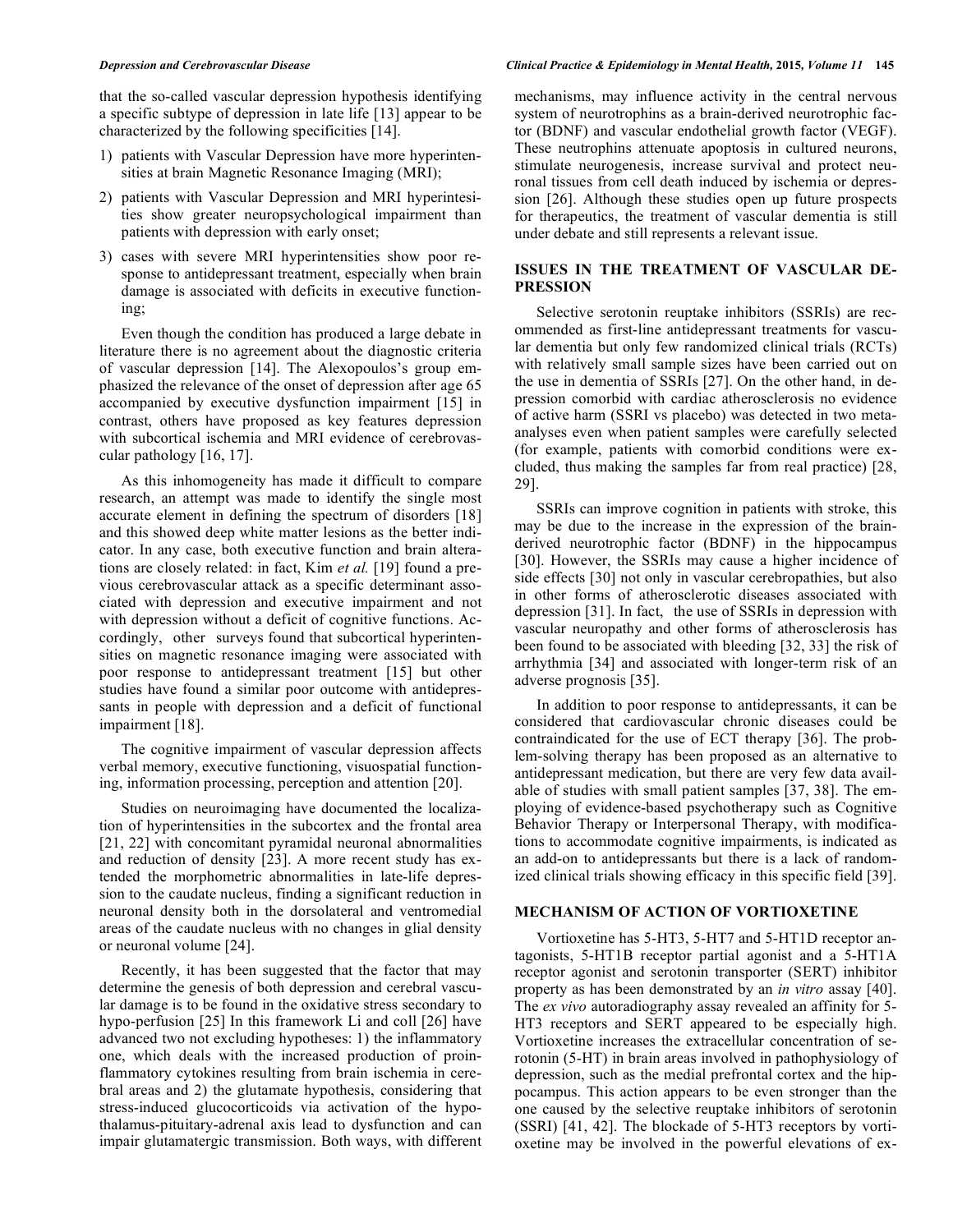tracellular 5-HT and it is one of the factors distinguishing the action of this drug by SSRIs [43, 44]. In rat brain a similar elevation of the extracellular neurotransmitter was found with respect to noradrenaline (NA), dopamine (DA), acetylcholine (Ach), and histamine (HA) after vortioxetine treatment [41, 45].

Studies on drugs active on glutamatergic neurotransmission have shown new opportunities for the treatment of depressive disorders: Ketamine shows an antidepressant effect mediated through glutamate pathways [45]. It is possible to enhance glutamate transmission indirectly through the 5-HT system through the 5-HT1A, 5-HT1B, 5-HT3, and 5-HT7 receptors, in combination with 5-HT transporter inhibition. Vortioxetine can provide an example of serotonergic modulation of glutamate transmission and it may be the basis of its efficacy on depression as well on the associated cognitive dysfunction [45].

Studies on the effect of vortioxetine on synaptic transmission, long-term potentiation (LTP), and theta oscillations in the rat hippocampus and frontal cortex have indicated that vortioxetine can increase pyramidal cell output, which leads to enhanced synaptic plasticity in the hippocampus. Given the central role of the hippocampus in cognition, these findings may provide a cellular correlate to the observed preclinical and clinical cognition-enhancing effects of vortioxetine [46] (Dale *et al.* 2014).

Vortioxetine has a half-life of 57 hours, and it reaches stable concentrations in the plasma in <2 weeks. It binds to plasma proteins at 96% [47]. Vortioxetina is metabolized by the isoenzymes P-450 of liver CYP2D6, CYP3A4/5, CYP2C9, CYP2C19, CYP2A6, CYP2C8, and CYP2B6, but as it has linear kinetics, it does not inhibit or activate them [48] Its main metabolite is inactive [47].

# **EFFECT ON NEUROGENESIS AND CONSE-QUENCES FOR DEPRESSION AND COGNITIVE FUNCTIONS**

A deficit of neurogenesis impairing the processes of oxidation in the brain may have a role in the pathogenesis of Depressive Disorders [49-53].

In the hippocampus the effect of increasing extracellular levels of some neurotransmitters such as glutamate through metabotropic receptors can lead the up-regulation of Arc mRNA levels to stimulating synaptic plasticity with structural remodeling and functional changes [54, 55]. On studying other drugs, these effects were found associated with improvement in cognition and depressive-like behavior [56] Vortioxetine via glutamatergic system stimulation can produce these effects in conjunction with other synergistic effects such as the low-dosage blockade of 5-HT7 receptors that improves cognition and increases mood [57, 58].

In fact, pre-clinical studies in mice found that vortioxetine significantly increases cell proliferation, cell survival and maturation of immature granule cells in the subgranular zone of the dentate gyrus of the hippocampus after 21 days of treatment. Vortioxetine accelerates the maturation of immature neurons as it increases the dendritic length and the quantity of dendrite intersections. These effects were observed at low levels of 5-HT transporter occupancy, thus with a

mechanism of action alternative to 5-HT reuptake inhibition [59].

# **EFFICACY OF VORTOXETINE IN MAJOR DE-PRESSIVE DISORDERS**

Twelve short-term (6-12 weeks) randomized clinical trials were found in the meta-analysis by [60] and the review by [47]. Ten cited papers are exactly the same ones cited in the previous two papers [61-70].

Each study cited two different papers but each of them seem apparently to come from the same trial of the corresponding paper cited in the other study [71-74].

Six RCTs compared Vortioxetine with an active control other than placebo (Venlafaxine extended-release, Duloxetine); one was with Agomelatine without a placebo arm and five compared Vortioxetine with placebo. Even though the diagnosis of MDD was carried out according to DSM-IV-TR criteria, the studies showed different inclusion criteria: severity of MDD measured with the Montgomery–Åsberg Depression Rating Scale (MADRS) was 22, 26 or 30. Exclusion criteria included treatment-resistant depression or comorbid with psychiatric or physical conditions. The doses of active drug varied 1, 2.5, 5, 10, 15 and 20 mg/d, once daily [60]. The primary outcome measures were the mean change from baseline in total scores on the Hamilton Rating Scale for Depression (HAM-D) or in the MADRS, as defined in each study. All the trials made the intention-to-treat analysis with the last observation carried forward (LOCF) but including all patients who fulfilled at least one assessment after randomization.

Eight studies comparing vortioxetine to placebo showed positive results for vortioxetine, and four studies showed no significant differences against placebo [47].

As regards primary end-point overall efficacy, the eleven studies show vortioxetine efficacy against placebo with an SMD of  $-0.217$  (95% CI  $-0.313$  to  $-0.122$ ) in a pooled sample of 4947 patients (vortioxetine,  $n = 3276$  v. placebo,  $n =$ 1671), [60].

Comparing the secondary end-point, Vortioxetine shows an OR of 1.652 (95% CI 1.321–2.067) for response and an OR of 1.399 (95% CI 1.104–1.773) for remission against placebo [60].

The majority of positive studies achieved positive results in the arms with 5-20 mg/day only in two positive studies: vortioxetine was superior to placebo only in the dose arms of 20 mg/day (Alvarez *et al.* 2014).

Improvement with vortioxetine appeared after approximately 2 weeks of treatment, with the maximum response at the fourth week [47]. Only the trial by McIntyre [71] showed improvement at the first week but only in the arm with 20 mg/day.

The efficacy of Vortioxetine versus other antidepressants was provided by a sample of 2843 (vortioxetine,  $n = 1847$ ) patients drawn from the seven cited studies. It showed for the primary analysis a SMD of 0.081 (95% CI  $-0.062$  to 0.223) and revealed no difference between the treatment groups.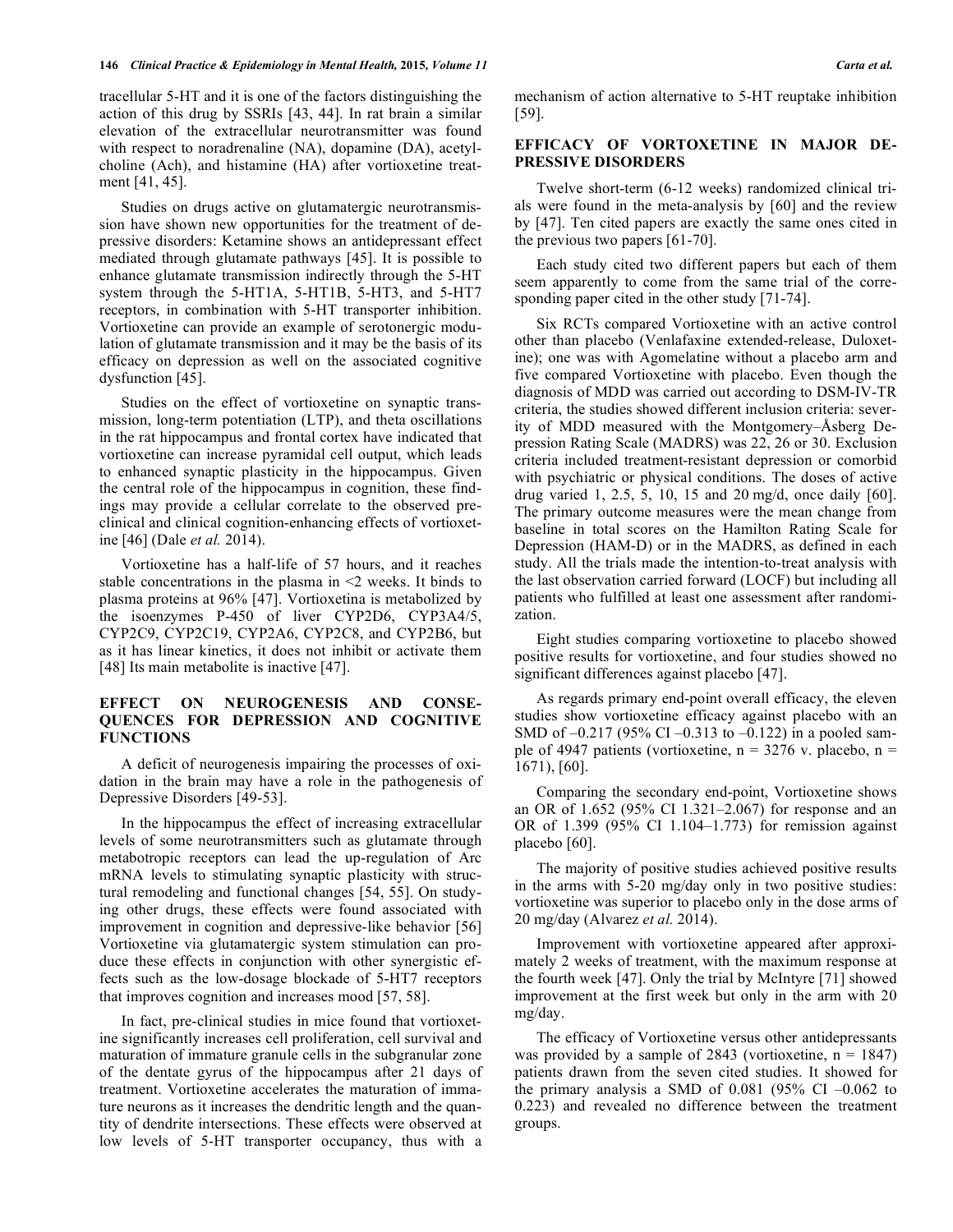The percentage of patients in each trial who completed the full study ranged from 74% to 90%.

As regards the issue addressed in this paper, the trial by Katona *et al.* [69] is of specific interest as it concerns patients aged 65 and over, the age group with the highest risk of cerebrovascular diseases. It was an 8-week three arm randomized clinical trial comparing placebo, duloxetine 60 mg and vortioxetine 5 mg. Both active comparisons were found superior to placebo at week 8 as concerns the primary efficacy outcome: with a decrease in the HAMD score (last observation carried forward). The interesting findings concerning cognitive performance and adverse effect will be discussed in the dedicated paragraphs.

Another interesting trial is the 12-week one by Häggström *et al.* [72] who recruited non-responding or inadequately responding patients to SSRI or SNRI monotherapy. The patients were randomized to receive agomelatine (25-50 mg/day) or vortioxetine (10–20 mg/day). At the end of the trial patients had improved significantly in both groups (16.5 points MADRS in vortioxetine; 14.4 points in agomelatine on the average). However, both in therapeutic response and remissions vortioxetine was found better than agomelatine.

One long-term efficacy randomized double-blind controlled multicenter clinical trial was designed to assess prevention of relapses with duloxetine [75]. The 639 patients recruited were treated with open-label flexible doses of vortioxetine for 12-weeks (5-10 mg/day); the dose was then fixed. Remitted patients were randomized to placebo or vortioxetine and then followed for at least 24 weeks. The mean relapse rate was higher in the placebo group (26% against 13%, P=0.0035) [75].

# **VORTIOXETINE TOLERABILITY**

Most AEs found in the aforementioned trial were nausea, vomiting, constipation and headaches. The AEs caused by vortioxetine were higher than those by placebo only at the highest (20 mg/day) dose, ranging from 15.8% more than placebo [75] to 10.8% less than placebo [63].

In the trial on elderly patients, the only adverse event in which the incidence was found higher with vortioxetine than placebo was nausea (21.8% vs 8.3%). Duloxetine had a higher incidence than placebo of nausea, constipation, hyperhidrosis and somnolence.

Sexual dysfunctions reported by vortioxetine users were similar to those of people assuming placebo [47].

The trend of AE-related withdrawals, considering all the aforementioned trials at 10 mg or more, was greater in the vortioxetine arms versus placebo and lower than the active comparator [47].

The AE-related withdrawal rates in the trial on older people by Katona *et al.* [69] were 2.8% for placebo, 5.8% for vortioxetine and 9.9% for duloxetine [69].

A crucial point concerning the potential use of the drug on cerebrovascular disease is that vortioxetine was found similar to placebo in its impact on vital signs such as arterial blood pressure and heart rate, as well as on cardiac parameters – including the QT segments at ECG.

# **COGNITIVE FUNCTIONS AND USE OF VORTI-OXETINE**

Vortioxetine has been shown to improve cognitive performance in several preclinical rat models [46] and it is supposed that vortioxetine's effects on recognition and spatial working memory assessed in the Y-maze spontaneous alternation test performance may involve 5-HT1A receptor agonism, whereas the effects on recognition and spatial working memory assessed in the object recognition test performance may involve 5-HT3 receptor antagonism and 5-HT1A receptor agonism [76].

Taking into account these pre-clinical findings, the study by Katona *et al.* (2012) on the treatment of depression in old age is of great relevance. This survey offers data on the assessment of cognitive function with baseline end of the study comparison for verbal learning, memory, and processing speed measured by means of the Rey Auditory Verbal Learning Test (RAVLT) and the digit symbol substitution test (DSST). The inclusion criteria admitted patients with a mini–mental state (MMSE) score of at least 24 points, thus eliminating cases with severe neurodegenerative disease or severe cerebrovascular disease, but not cases with middle cerebrovascular disease. Patients on vortioxetine showed significantly greater improvement versus placebo and versus the other active comparators in both DSST and RAVLT scores.

A trial carried out by Theunissen *et al.* [77] measured the effect of vortioxetine at a dose of 20/mg per day, placebo and mirtazapine on driving and some related cognitive functions in healthy subjects. Vortioxetine assumption was not associated with impairment of driving and in cognitive function throughout the trial (16 days); in contrast, mirtazapine was not at the beginning owing to sedation.

# **CONCLUSION**

The mechanism of action, the efficacy on depression and safety profile and early data on cognitive impairment make Vortioxetine a strong candidate for use in depression associated with cerebrovascular disease. This information must be supported by future randomized controlled trials

# **CONFLICT OF INTEREST**

Prof Mauro Giovanni Carta has received grants from the European Commission, European Social Fund, AIFA (Agenzia Italiana del Farmaco), Fondazione Banco di Sardegna and the Sardinia Region. Prof Carta is advisor for the Economic and Social Committee of the European Union. Dr Andrea Norcini-Pala didn't receive founds or grants by drug companies. Dr Maria Francesca Moro received grants from Fondazione Banco di Sardegna.

### **ACKNOWLEDGEMENTS**

Declared none.

### **REFERENCES**

[1] Celermajer DS, Chow CK, Marijon E, Anstey NM, Woo KS. Cardiovascular disease in the developing world prevalences, patterns, and the potential of early disease detection. J Am Coll Cardiol 2012; 60(14): 1207-16.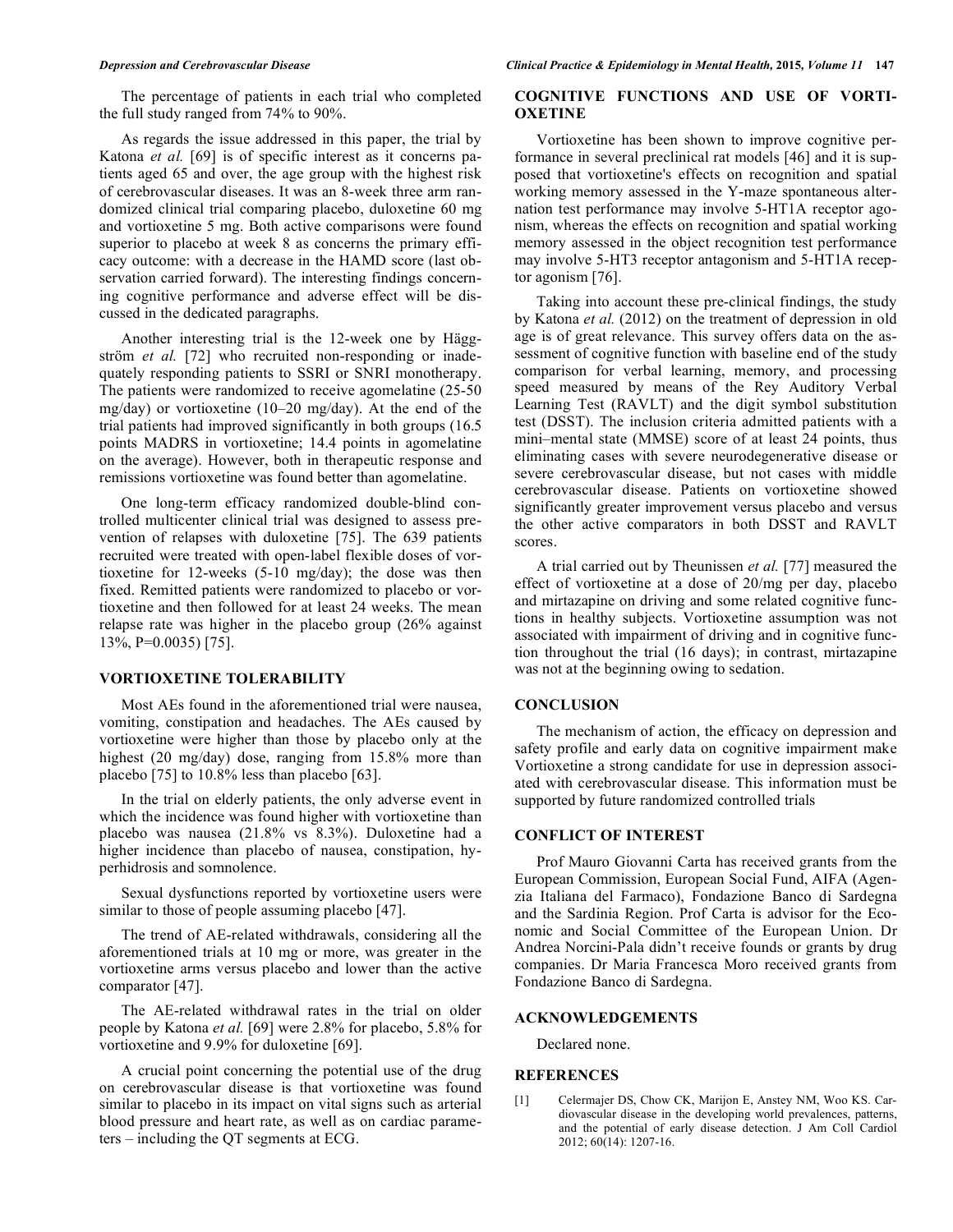### **148** *Clinical Practice & Epidemiology in Mental Health,* **2015***, Volume 11 Carta et al.*

- [2] Brott TG, Halperin JL, Abbara S, *et al.* ASA/ACCF/AHA/AANN/ AANS/ACR/ASNR/CNS/SAIP/SCAI/SIR/ SNIS/SVM/SVS guideline on the management of patients with extracranial carotid and vertebral artery disease. Circulation 2011; 124(4): e54-130. [Epub 2011/02/02].
- [3] Lloyd-Jones D, Adams RJ, Brown TM, et al. Executive summary: heart disease and stroke statistics--2010 update: a report from the American Heart Association. Circulation 2010; 121(7): 948-54.
- [4] Rocque BG, Jackson D, Varghese T, *et al.* Impaired cognitive function in patients with atherosclerotic carotid stenosis and correlation with ultrasound strain measurements. J Neurol Sci 2012; 322(1-2): 20-4. doi: 10.1016/j.jns.2012.05.020. [Epub 2012 Jun 1].
- [5] de Weerd M, Greving JP, Hedblad B, *et al.* Prediction of asymptomatic carotid artery stenosis in the general population: identification of high-risk groups. Stroke 2014; 45(8): 2366-71.
- [6] Vieweg WV, Julius DA, Fernandez A, *et al.* Treatment of depression in patients with coronary heart disease. Am J Med 2006; 119(7): 567-73.
- [7] Moussavi S, Chatterji S, Verdes E, Tandon A, Patel V, Ustun B. Depression, chronic diseases [no virgola] and decrements in health: results from the World Health Surveys. Lancet 2007; 370: 851-8.
- [8] Egede LE. Major depression in individuals with chronic medical disorders: prevalence, correlates and association with health resource utilization, lost productivity and functional disability. Gen Hosp Psychiatry 2007; 29: 409-16.
- [9] Ali S, Stone MA, Peters JL, Davies MJ, Khunti K. The prevalence of co-morbid depression in adults with Type 2 diabetes: a systematic review and meta-analysis. Diabet Med 2006; 23: 1165-73.
- [10] Hadidi N, Treat-Jacobson DJ, Lindquist R. Poststroke depression and functional outcome: a critical review of literature. Hear Lung 2009; 38: 151-62.
- [11] Carta MG, Lecca ME, Saba L, *et al.* Patients with Carotid Atherosclerosis who underwent or did not undergo carotid endarterectomy (CEA): outcome on mood, cognition and quality of life. BMC Psychiatry Submitted.
- [12] Whooley MA, De JP, Vittinghoff E, *et al.* Depressive symptoms, health behaviors, and risk of cardiovascular events in patients with coronary heart disease. JAMA 2008; 300: 2379-88.
- [13] Alexopoulos GS, Kiosses DN, Klimstra S, *et al.* Clinical presentation of the "depression-executive dysfunction syndrome" of late life. Am J Geriatr Psychiatry 2002; 10: 98-106.
- [14] Sneed JR, Culang-Reinlieb ME. The vascular depression hypothesis: An update. Am J Geriatr Psychiatry 2011; 19(2): 99-103.
- [15] Alexopoulos GS, Kiosses DN, Choi SJ, *et al.* Frontal white matter microstructure and treatment response of late-life depression: a preliminary study. Am J Psychiatry 2002; 159: 1929-32.
- [16] Krishnan KR, Taylor WD, McQuoid DR, *et al.* Clinical characteristics of magnetic resonance imaging-defined subcortical ischemic depression. Biological Psychiatry 2004; 55:390-7.
- [17] Krishnan V, Nestler EJ. Linking molecules to mood: new insight into the biology of depression. Am J Psychiatry 2010; 167: 1305- 20.
- [18] Sneed JR, Culang ME, Keilp JG, *et al.* Antidepressant medication and executive dysfunction: a deleterious interaction in late-life depression. Am J Geriatr Psychiatry 2010; 18: 128-35.
- [19] Kim BS, Lee DH, Lee DW, *et al.* The role of vascular risk factors in the development of DED syndrome among an elderly community sample. Am J Geriatr Psychiatry 2011; 19(2): 104-14. doi: 10.1097/JGP.0b013e31820119b6.
- [20] Arauz A, Rodríguez-Agudelo Y, Sosa AL, *et al.* Vascular cognitive disorders and depression after first-ever stroke: the fogarty-Mexico stroke cohort. Cerebrovasc Dis 2014; 38(4): 284-9. [Epub ahead of print]
- [21] Taylor WD, MacFall JR, Payne ME, *et al.* Orbitofrontal cortex volume in late life depression: influence of hyperintense lesions and genetic polymorphisms. Psychol Med 2007; 37: 1763-73.
- [22] Artero S, Tiemeier H, Prins ND, *et al.* Neuroanatomical localization and clinical correlates of white matter lesions in the elderly. J Neurol Neurosurg 2004; 75: 1304-8.
- [23] Rajkowska G, Miguel-Hidalgo JJ, Dubey P, *et al.* Prominent reduction in pyramidal neurons density in the orbitofrontal cortex of elderly depressed patients. Biological Psychiatry 2005; 58: 297-306.
- [24] Khundakar A, Morris C, Oakley A, Thomas AJ. Morphometric analysis of neuronal and glial cell pathology in the caudate nucleus in late-life depression. Am J Geriatr Psychiatry 2011; 19(2): 132- 41.
- [25] Nabavi SF, Dean OM, Turner A, Sureda A, Daglia M, Nabavi SM. Oxidative stress and post-stroke depression: possible therapeutic role of polyphenols? Curr Med Chem 2015; 22(3): 343-51.
- [26] Li F, Fei D, Sun L, *et al.* Neuroprotective effect of bone marrow stromal cell combination with atorvastatin in rat model of spinal cord injury. Int J Clin Exp Med 2014; 7(12): 4967-74.
- [27] Henry G, Williamson D, Tampi RR. Efficacy and tolerability of antidepressants in the treatment of behavioral and psychological symptoms of dementia, a literature review of evidence. Am J Alzheimers Dis Other Demen 2011; 26(3): 169-83. doi: 10.1177/ 1533317511402051.
- [28] Mazza M, Lotrionte M, Biondi-Zoccai G, Abbate A, Sheiban I, Romagnoli E. Selective serotonin reuptake inhibitors provide significant lower re-hospitalization rates in patients recovering from acute coronary syndromes: evidence from a meta-analysis. J Psychopharmacol 2010; 24: 1785-92.
- [29] Pizzi C, Rutjes AW, Costa GM, Fontana F, Mezzetti A, Manzoli L. Meta-analysis of selective serotonin reuptake inhibitors in patients with depression and coronary heart disease. Am J Cardiol 2011; 107: 972-9.
- [30] Liu X, Zhang J, Sun D, Fan Y, Zhou H, Fu B. Effects of fluoxetine on brain-derived neurotrophic factor serum concentration and cognition in patients with vascular dementia. Clin Interv Aging 2014; 9: 411-8. doi: 10.2147/CIA.S58830.
- [31] Kurumatani T, Takeda M. Vascular depression. Nihon Rinsho 2001; 59(8): 1574-7.
- [32] de Abajo FJ, Montero D, Rodriguez LA, Madurga M. Antidepressants and risk of upper gastrointestinal bleeding. Basic Clin Pharmacol Toxicol 2006; 98: 304-10.
- [33] Kimura A, Iwamoto T. Acute massive gastrointestinal bleeding in the elderly. Nihon Ronen Igakkai Zasshi 2009; 46(3): 250-8.
- [34] FDA Drug Safety Communication: Abnormal heart rhythms associated with high doses of Celexa (citalopram hydrobromide) 2011. Available at: http://www.fda.gov/Drugs/DrugSafety/ucm 269086.htm.
- [35] Rieckmann N, Kronish IM, Shapiro PA, Whang W, Davidson KW. Serotonin reuptake inhibitor use, depression, and long-term outcomes after an acute coronary syndrome: a prospective cohort study. JAMA Intern Med 2013; 173(12): 1150-1. doi: 10.1001/ jamainternmed.2013.910.
- [36] Oudman E. Is electroconvulsive therapy (ECT) effective and safe for treatment of depression in dementia? A short review. J ECT 2012; 28(1): 34-8.
- [37] Alexopoulos GS, Raue P, Arean P. Problem-solving therapy versus supportive therapy in geriatric major depression with executive dysfunction. Am J Geriatr Psychiat 2003; 11: 46-52.
- [38] Kiosses DN, Arean PA, Teri L, Alexopoulos GS. Home-delivered problem adaptation therapy (PATH) for depressed, cognitively impaired, disabled elders: a preliminary study. Am J Geriatr Psychiatry 2010; 18(11): 988-98. doi: 10.1097/JGP.0b013e3181d6947d
- [39] Koenig AM, Butters MA. Cognition in late life depression: treatment considerations. Curr Treat Options Psychiatry 2014; 1(1): 1- 14.
- [40] Westrich L, Pehrson A, Zhong H, *et al. In vitro* and *in vivo* effects of the multimodal antidepressant vortioxetine (Lu AA21004) at human and rat targets. Int J Psychiatr Clin Pract 2012; 16(Suppl 1): 47.
- [41] Mørk A, Pehrson A, Brennum LT, *et al.* Pharmacological effects of Lu AA21004: a novel multimodal compound for the treatment of major depressive disorder. J Pharmacol Exp Ther 2012; 340(3): 666-75.
- [42] Pehrson AL, Cremers T, Bétry C, *et al.* Lu AA21004, a novel multimodal antidepressant, produces regionally selective increases of multiple neurotransmitters – a rat microdialysis and electrophysiology study. Eur Neuropsychopharmacol 2013; 23(2): 133-45.
- [43] Artigas F. Serotonin receptors involved in antidepressant effects. Pharmacol Ther 2013; 137(1):119-31.
- [44] Artigas F, Romero L, de Montigny C, Blier P. Acceleration of the effect of selected antidepressant drugs in major depression by 5- HT1A antagonists. Trends Neurosci 1996; 19(9): 378-83.
- [45] Pehrson AL, Sanchez C. Serotonergic modulation of glutamate neurotransmission as a strategy for treating depression and cognitive dysfunction. CNS Spectr 2014; 19(2): 121-33. doi: 10.1017/ S1092852913000540. [Epub 2013 Aug 1].
- [46] Dale E, Zhang H, Leiser SC, et al. Vortioxetine disinhibits pyramidal cell function and enhances synaptic plasticity in the rat hippo-